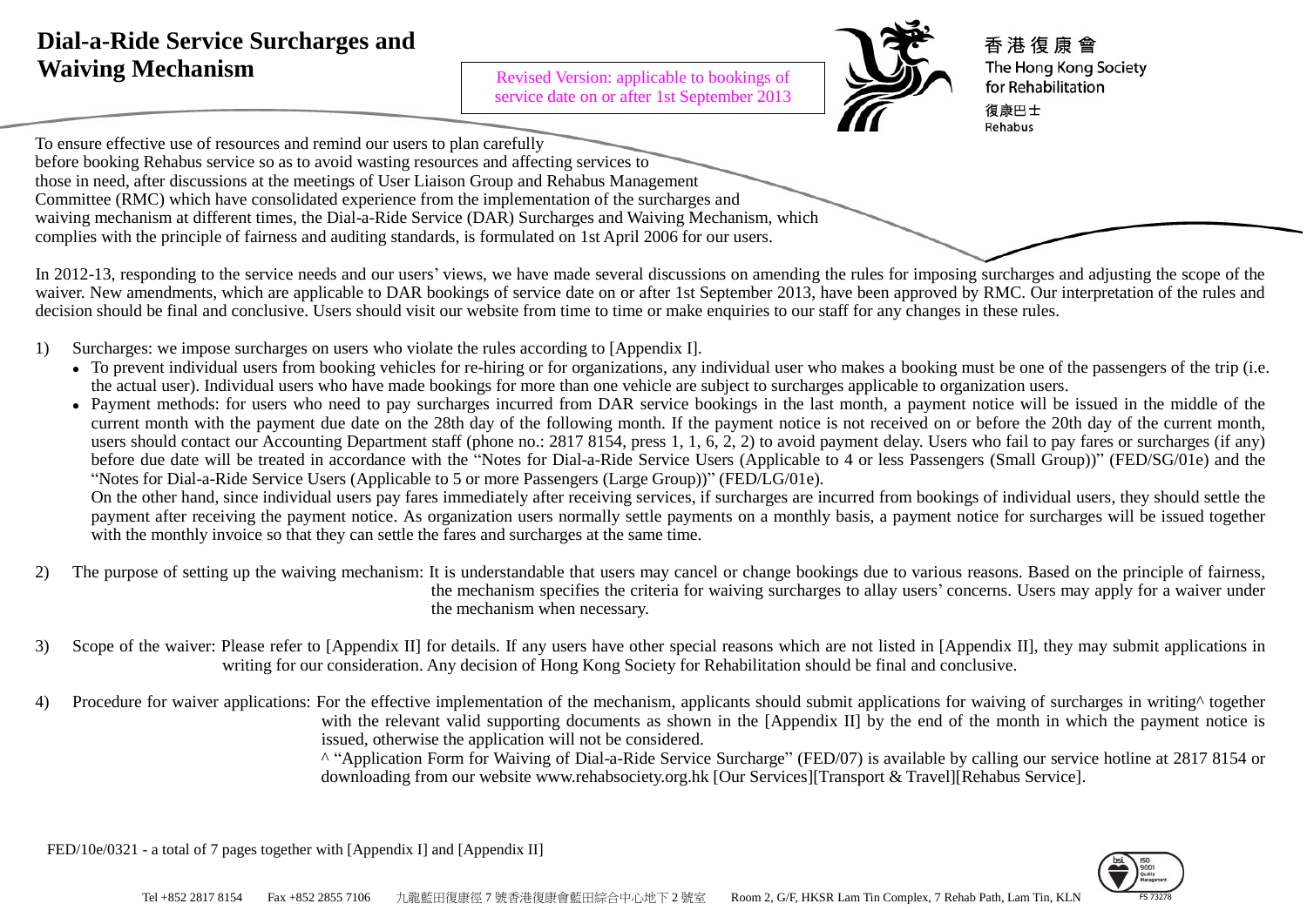## **[Appendix I]: Surcharges for Dial-a-Ride Service**

### **1. Cancellation Charge** ^:

*Due to the revision of the notice period, the terms of "cancellation with prior notice" and "cancellation on the spot" have been changed.*

Note<sup> $\wedge$ </sup> If any user acknowledges the vehicle arrangement for his/her booking (regardless of successful or stand-by booking when the booking is made) and fails to notify us of the cancellation by 1600 (i.e. 4pm) on the day before the service required date, cancellation charge will be levied because such cancellation will incur general administrative costs, involve the deployment of resources and affect services to other users in need. Besides, due to the keen demand for our services during peak hours, users should be more prudent when making a booking. Therefore, the surcharge for cancellation of bookings during peak hours by individual users has been revised to HK\$50 per vehicle and that for the cancellation of bookings during non-peak hours remains at HK\$29 per vehicle.

If any user fails to notify us of the cancellation of 2 trips on a single day (i.e. a round trip) by 1600 on the day before the service required date, surcharges will be levied for each vehicle involved. For example, if a user has been arranged vehicles for a round trip, among which one trip during peak hours and one trip during non-peak hours are requested, and the user notifies us of the cancellation of the round trip after 1600 on the day before the service required date, surcharges of HK\$50 and HK\$29 (a total of HK\$79) will be levied.

|                                | <b>Vehicle Models</b>                                                                          |                                       | 1.1. Cancellation Charge <sup>^</sup> (Per Vehicle)<br>The charge will be levied because users fail to notify us of cancellation by<br>1600 on the day before the service required date | 1.2. Charge for Cancellation of<br><b>3 Vehicles or Above</b><br>(Per Vehicle)                                                       |                                                                                                                                                                                                                           |
|--------------------------------|------------------------------------------------------------------------------------------------|---------------------------------------|-----------------------------------------------------------------------------------------------------------------------------------------------------------------------------------------|--------------------------------------------------------------------------------------------------------------------------------------|---------------------------------------------------------------------------------------------------------------------------------------------------------------------------------------------------------------------------|
| <b>Types of</b><br><b>User</b> | ( <i>i.e.</i> user has<br>requested a specific<br>vehicle model when<br>making the<br>booking) | No. of<br><b>Vehicle</b><br>cancelled | 1.1a For Bookings during<br><b>Peak Hours</b><br>(i.e. Service starts before 1059 and<br>between 1500 and 1859 from<br>Monday to Saturday, excluding<br>public holidays)                | 1.1b For Bookings during<br><b>Non-peak Hours</b><br>(i.e. bookings outside peak hours<br>as specified in 1.1a shown on the<br>left) | If any organization makes<br>booking for 3 vehicles or above<br>and notifies us of cancellation of<br>3 vehicles or above in less than<br>7 days prior to the service<br>required date, an extra charge<br>will be levied |
| Organization                   | 23-seater                                                                                      | $1\sim2$                              | <b>HK\$100</b>                                                                                                                                                                          | <b>HK\$100</b>                                                                                                                       |                                                                                                                                                                                                                           |
|                                | (i.e. vehicle model<br>with 5 wheelchair<br>seats and 15<br>ordinary seats)                    | 3 or above                            | <b>HK\$200</b>                                                                                                                                                                          | <b>HK\$200</b>                                                                                                                       | <b>HK\$200</b>                                                                                                                                                                                                            |
|                                | Non 23-seater                                                                                  | $1\sim2$                              | <b>HK\$50</b>                                                                                                                                                                           | <b>HK\$50</b>                                                                                                                        |                                                                                                                                                                                                                           |
|                                |                                                                                                | 3 or above                            | <b>HK\$100</b>                                                                                                                                                                          | <b>HK\$100</b>                                                                                                                       | <b>HK\$100</b>                                                                                                                                                                                                            |
| Individual <sup>4</sup>        | 23-seater<br>(i.e. vehicle model with<br>5 wheelchair seats and<br>15 ordinary seats)          | $1^{\blacktriangle}$                  | <b>HK\$63</b>                                                                                                                                                                           | <b>HK\$63</b>                                                                                                                        |                                                                                                                                                                                                                           |
|                                | Non 23-seater                                                                                  | $1^{\blacktriangle}$                  | <b>HK\$50</b>                                                                                                                                                                           | <b>HK\$29</b>                                                                                                                        |                                                                                                                                                                                                                           |

Individual users who have made bookings for more than one vehicle are subject to surcharges applicable to organization users.

FED/10e/0321 - [Appendix I] Page 1 of 2



Revised Version: applicable to bookings of service date on or after 1st September 2013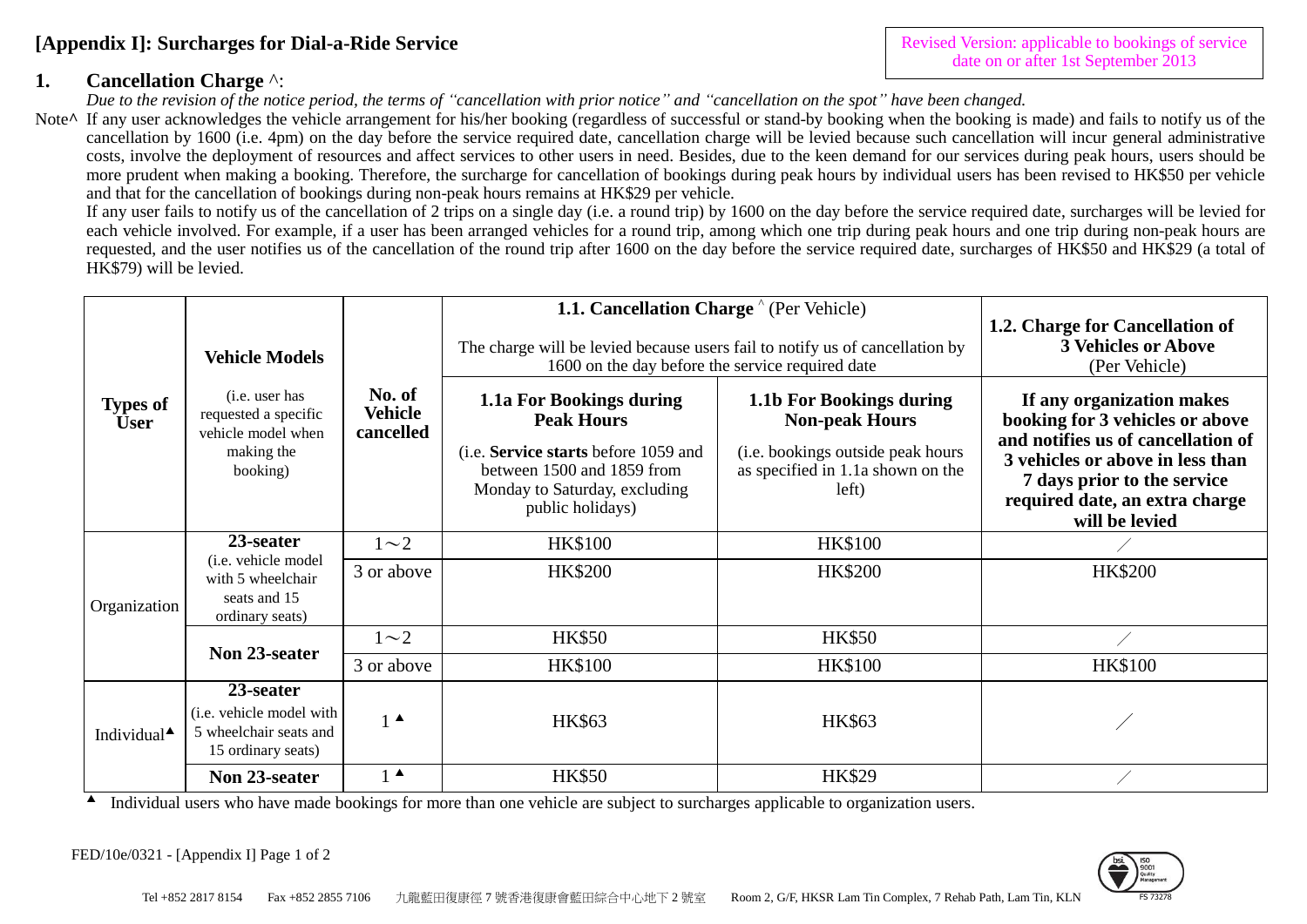#### **2.** Charge for not providing/changing schedule (applicable to organization users only<sup>40</sup>): [No revision has been made after review]

A surcharge of HK\$50 per vehicle will be levied each time for failing to provide schedule at least 4 working days prior to the service date\*. If ad-hoc changes of schedule are requested in less than 4 working days prior to the service required date which involve the advance or postponement of the boarding time of the origin or alighting time of the destination by more than 15 minutes<sup>#</sup> or no schedule has ever been provided to us, a surcharge of HK\$50 per vehicle will be levied each time.

Note: A Individual users who have made bookings for more than one vehicle are subject to surcharges applicable to organization users.

- Individual users who have made bookings for one vehicle to pick up/set down more than one passenger at more than one location are subject to surcharges applicable to organization users.
- **\*** Providing schedule means that users notify us of the time and location of the boarding and alighting points for such booking.
- # If we are unable to meet the change request of the organization due to operational considerations, such request will not be subject to surcharges.

### **3. Forward Booking Cancellation Charge:** [No revision has been made after review]

If any user makes a booking for Dial-a-Ride Service more than 4 months in advance and subsequently cancels the booking, a Forward Booking Cancellation Charge of HK\$100 per vehicle will be levied.

- Note: If any user needs to change the service date of a forward booking, he/she shall cancel the booking first and make a new booking instead, and the Forward Booking Cancellation Charge will be levied. No charge will be levied for changing the trip time of the service date if the request is made more than 4 days in advance. However, users who fail to provide schedule at least 4 working days prior to the service date will be subject to charges for not providing/changing schedule.
- Attention: For bookings of service date on or after 1 January 2018, Dial-a-Ride service will be arranged based on the number of passengers ("4 or less passengers (Small Group) (SG)" and "5 or more passengers (Large Group)") provided at the time of booking. Since the advance booking period of SG booking is 3 months, there will be no forward SG booking from the abovementioned date. However, the Forward Booking Cancellation Charge is still applicable to the cancellation of successful forward SG booking made before 16 September 2017.



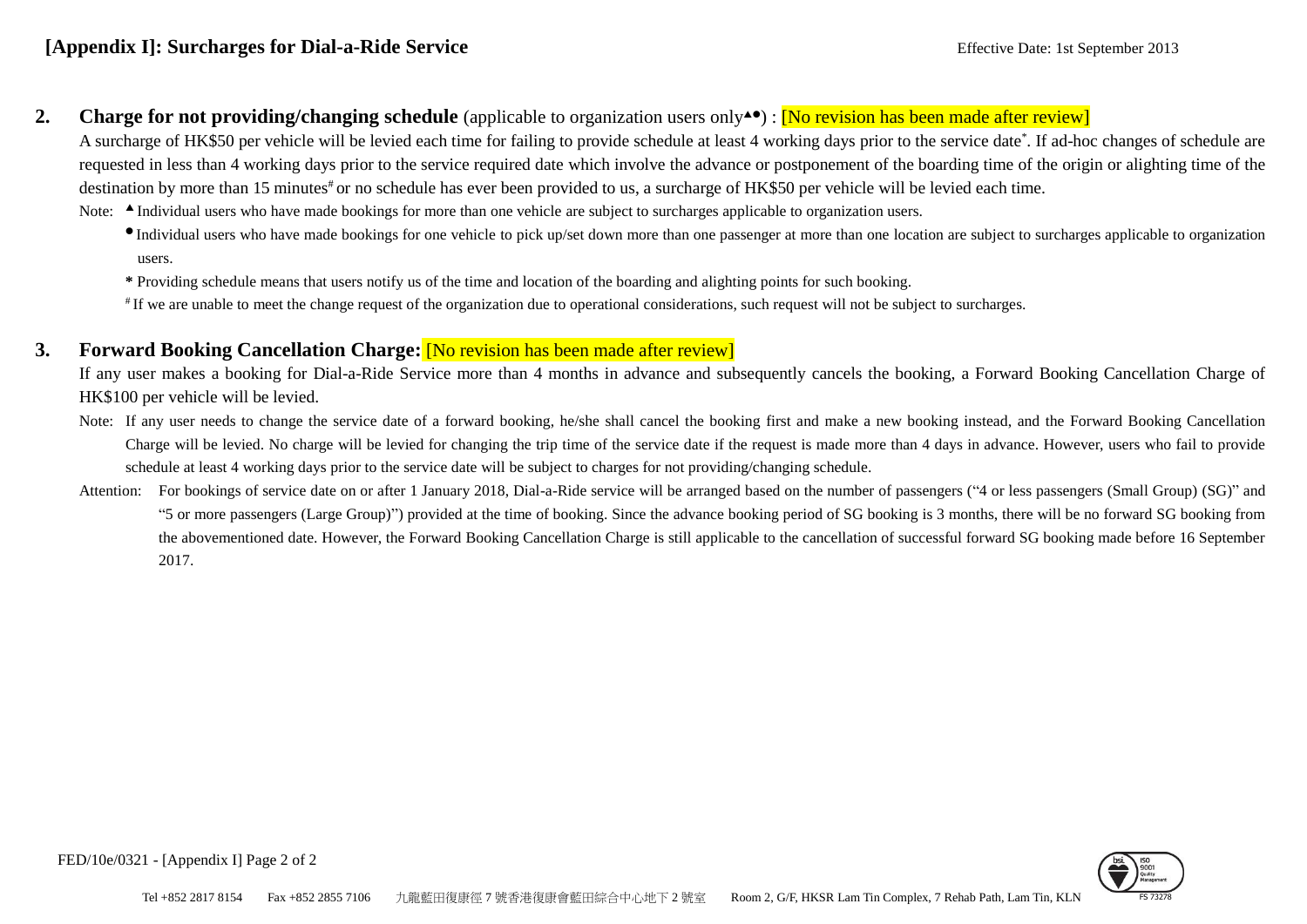- (1) In the table below,  $\checkmark$  indicates that the reason will be accepted for a waiver;  $\checkmark$  indicates that the reason is insufficient and will not be accepted for a waiver. Regardless of the reasons for cancellation, **application for waiving of surcharges will only be considered when all supporting documents required are provided**. Users should read the remarks to respective items carefully.
- (2) **Cancellation Charge:** Except for the reasons listed in the table (5) below which will be accepted for a waiver (including the cancellation of bookings during peak hours or non-peak hours), other reasons will not be accepted and **the surcharges incurred cannot be waived** because such cancellations have already involved the deployment of our resources.
- (3) Since users making forward bookings have already enjoyed the benefits of having their bookings successfully arranged, they should bear higher risk than other users when making cancellation. As such, certain reasons which are acceptable for a waiver are not applicable to users making forward bookings.
- (4) A Individual users who have made bookings for more than one vehicle are subject to surcharges applicable to organization users.
	- # Individual users who have made bookings for one vehicle to pick up/set down more than one passenger at more than one location are subject to surcharges applicable to organization users.
- (5) **Scope of the Waiver:**

| <b>Reasons for</b>                                                                 | <b>Valid Supporting</b>                                           |                           | <b>Cancellation</b>       |     | <b>Cancellation of 3</b><br><b>Vehicles or Above</b> |                           | <b>Cancellation of</b><br><b>Forward Booking</b> | Not Providing/<br><b>Changing Schedule</b> |                                                                                           | <b>Remarks</b>                                                                                     |                                                              |
|------------------------------------------------------------------------------------|-------------------------------------------------------------------|---------------------------|---------------------------|-----|------------------------------------------------------|---------------------------|--------------------------------------------------|--------------------------------------------|-------------------------------------------------------------------------------------------|----------------------------------------------------------------------------------------------------|--------------------------------------------------------------|
| <b>Waiver</b><br><b>Application</b>                                                | <b>Documents</b><br><b>Required</b>                               | Individual <sup>4</sup>   |                           |     | Organization   Individual▲ Organization              |                           |                                                  |                                            | Individual $\blacktriangle$   Organization   Individual $\blacktriangle$ #   Organization |                                                                                                    |                                                              |
| Decease of the user                                                                |                                                                   |                           |                           |     |                                                      |                           |                                                  |                                            |                                                                                           | Applicable<br>only<br>when<br>irrecoverable.                                                       | the<br>payment is                                            |
| Sickness of the user                                                               | Medical certificate<br>issued by a registered                     |                           | $\checkmark$ ~            | N/A | $\boldsymbol{\mathsf{x}}$                            | $\boldsymbol{\mathsf{x}}$ | $\boldsymbol{\mathsf{x}}$                        | N/A                                        | $\checkmark$ ~                                                                            | $\sim$ If an organization user has provided the<br>exact schedule but the specified user or escort |                                                              |
| Sickness of the escort<br>specified by the user                                    | Chinese medicine<br>practitioner/registered<br>doctor             |                           | $\checkmark$ ~            |     | $\boldsymbol{\mathsf{x}}$                            | $\mathsf{x}$              | $\boldsymbol{\mathsf{x}}$                        |                                            | $\checkmark$ ~                                                                            | of the trip is sick and a supporting document is<br>provided, a waiver will be granted.            |                                                              |
| Hospitalization of the<br>user                                                     | Hospitalization<br>document issued by a<br>registered Chinese     | $\checkmark$              | $\checkmark$ ~            |     | $\checkmark$ ~                                       | ✓                         | $\checkmark$ ~                                   |                                            | $\checkmark$ ~                                                                            | The user must submit a<br>valid hospitalization<br>document (documents                             | $\sim$ If an<br>organization user<br>has provided the        |
| Hospitalization of the<br>escort specified by<br>the user                          | medicine practitioner/<br>registered doctor                       |                           | $\checkmark$ ~            | N/A | $\checkmark$ ~                                       |                           | $\checkmark$ ~                                   | N/A                                        | $\checkmark$ ~                                                                            | issued by non-resident<br>doctors will not be<br>accepted)                                         | exact schedule but<br>the specified user<br>or escort of the |
| Recuperation of the<br>user after hospital<br>discharge                            | Medical certificate<br>issued by a registered<br>Chinese medicine | $\boldsymbol{\mathsf{x}}$ | $\boldsymbol{\mathsf{x}}$ |     | ✓∼                                                   | ✓                         | $\checkmark$ ~                                   |                                            | $\checkmark$ ~                                                                            | The recuperating period<br>must take place<br>immediately after the                                | trip is sick and a<br>supporting<br>document is              |
| Recuperation of the<br>escort specified by<br>the user after hospital<br>discharge | practitioner/registered<br>doctors                                | $\boldsymbol{\mathsf{x}}$ | $\boldsymbol{\mathsf{x}}$ | N/A | $\checkmark$ ~                                       | ✓                         | $\checkmark$ ~                                   | <b>NA</b>                                  | $\checkmark$ ~                                                                            | hospitalization period,<br>and a sick leave<br>certificate must be<br>provided as a proof.         | provided, a waiver<br>will be granted.                       |



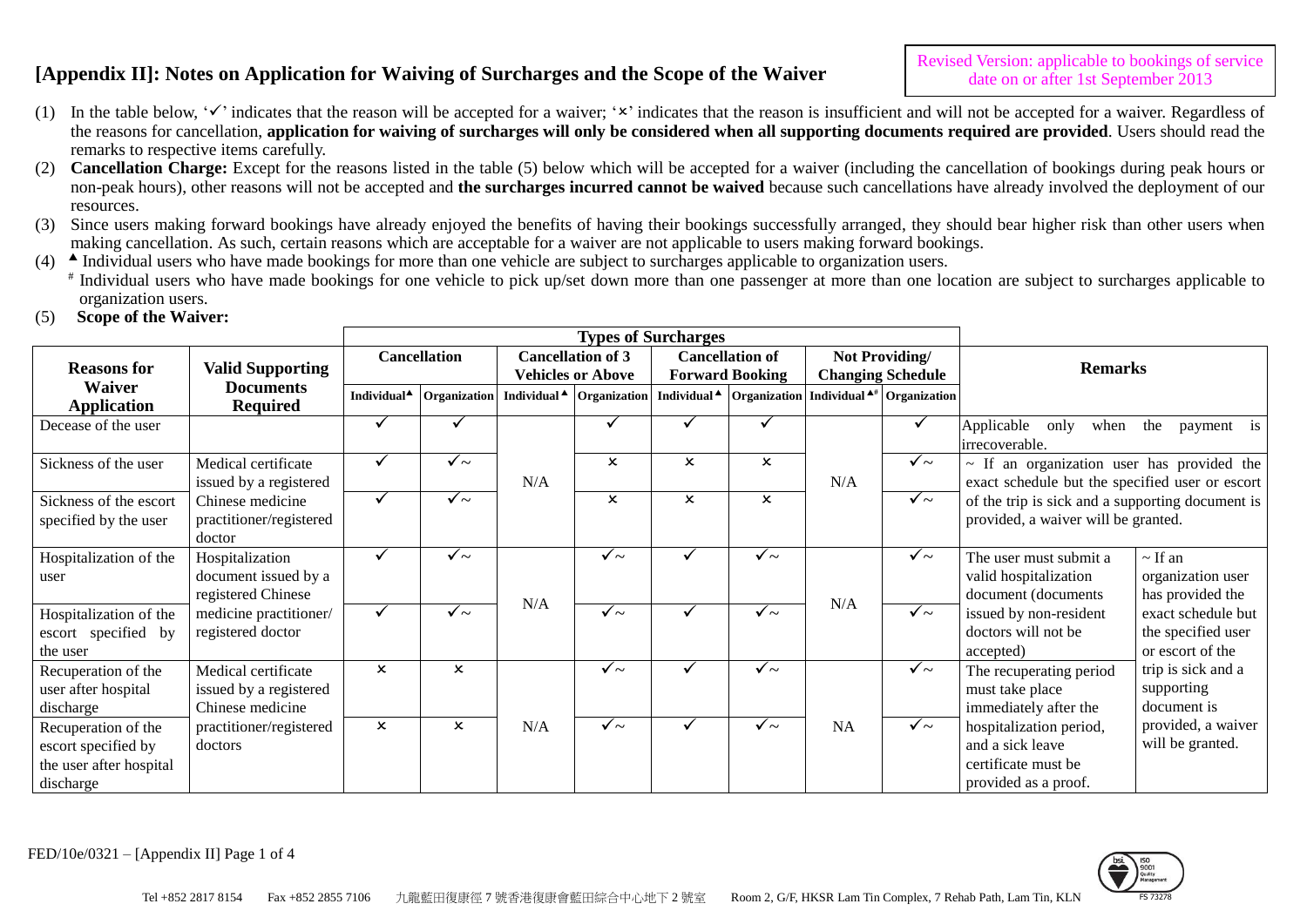Revised Version: applicable to bookings of service date on or after 1st September 2013

| <b>Reasons for</b>                                                                                                                                                | <b>Valid Supporting</b>                                                                                                                                                                                                       |                         | <b>Cancellation</b> |                                                              | <b>Cancellation of 3</b><br><b>Vehicles or above</b> |   | <b>Cancellation of</b><br><b>Forward Booking</b> |     | Not Providing/<br><b>Changing Schedule</b> |                                                                                                                                                                                                                                           | <b>Remarks</b>                                                                                                                                                                                                              |
|-------------------------------------------------------------------------------------------------------------------------------------------------------------------|-------------------------------------------------------------------------------------------------------------------------------------------------------------------------------------------------------------------------------|-------------------------|---------------------|--------------------------------------------------------------|------------------------------------------------------|---|--------------------------------------------------|-----|--------------------------------------------|-------------------------------------------------------------------------------------------------------------------------------------------------------------------------------------------------------------------------------------------|-----------------------------------------------------------------------------------------------------------------------------------------------------------------------------------------------------------------------------|
| <b>Waiver</b><br><b>Application</b>                                                                                                                               | <b>Documents</b><br><b>Required</b>                                                                                                                                                                                           | Individual <sup>4</sup> | Organization        | Individual <sup><math>\triangle</math></sup><br>Organization |                                                      |   | Individual <sup>4</sup> Organization             |     | Individual $\mathbf{A}^*$ Organization     |                                                                                                                                                                                                                                           |                                                                                                                                                                                                                             |
| Affected by the order<br>of Hospital<br>Authority/Department<br>of Health, being<br>prohibited from<br>leaving premises (e.g.<br>hospital was forced to<br>close) | A document issued by<br>Hospital<br>Authority/Department<br>of Health, a report in<br>relation to the affected<br>area, or a document<br>submitted by the<br>organization to<br>Hospital<br>Authority/Department<br>of Health | ✓                       | ✓                   | N/A                                                          | ✓                                                    | ✓ | ✓                                                | N/A | ✓                                          |                                                                                                                                                                                                                                           |                                                                                                                                                                                                                             |
| Weather conditions:<br><b>Tropical Cyclone</b><br>Warning Signal No. 3<br>or above                                                                                |                                                                                                                                                                                                                               | ✓                       | $\sqrt{2}$          | N/A                                                          | ✓                                                    | ✓ | $\sqrt{2}$                                       | N/A | $\checkmark$ ~                             | If the user informs us<br>of the cancellation of<br>bookings for the<br>current day and the<br>following day when<br><b>Tropical Cyclone</b><br>Warning Signal No. 3<br>or above has already<br>been hoisted, a waiver<br>will be granted | $\sim$ Since Rehabus<br>services will be<br>suspended when<br><b>Tropical Cyclone</b><br>Warning Signal No. 8<br>or above or Black<br>Rainstorm Signal is<br>hoisted, users must<br>indicate their<br>intentions whether to |
| Weather conditions:<br>Red Rainstorm<br>Signal or above                                                                                                           |                                                                                                                                                                                                                               | $\checkmark$            | $\checkmark$ ~      | N/A                                                          | ✓                                                    | ✓ | $\checkmark$ ~                                   | N/A | $\checkmark$ ~                             | If the user informs us<br>of the cancellation of<br>bookings for the<br>current day (i.e.<br>cancellation of same-<br>day trip) when Red or<br><b>Black Rainstorm</b><br>Signal is hoisted, a<br>waiver will be granted                   | use the service during<br>the hoisting of<br><b>Tropical Cyclone</b><br>Warning Signal No. 3<br>or Red Rainstorm<br>Signal at the time of<br>booking or indicate<br>such intentions in the<br>schedules.                    |

FED/10e/0321 – [Appendix II] Page 2 of 4

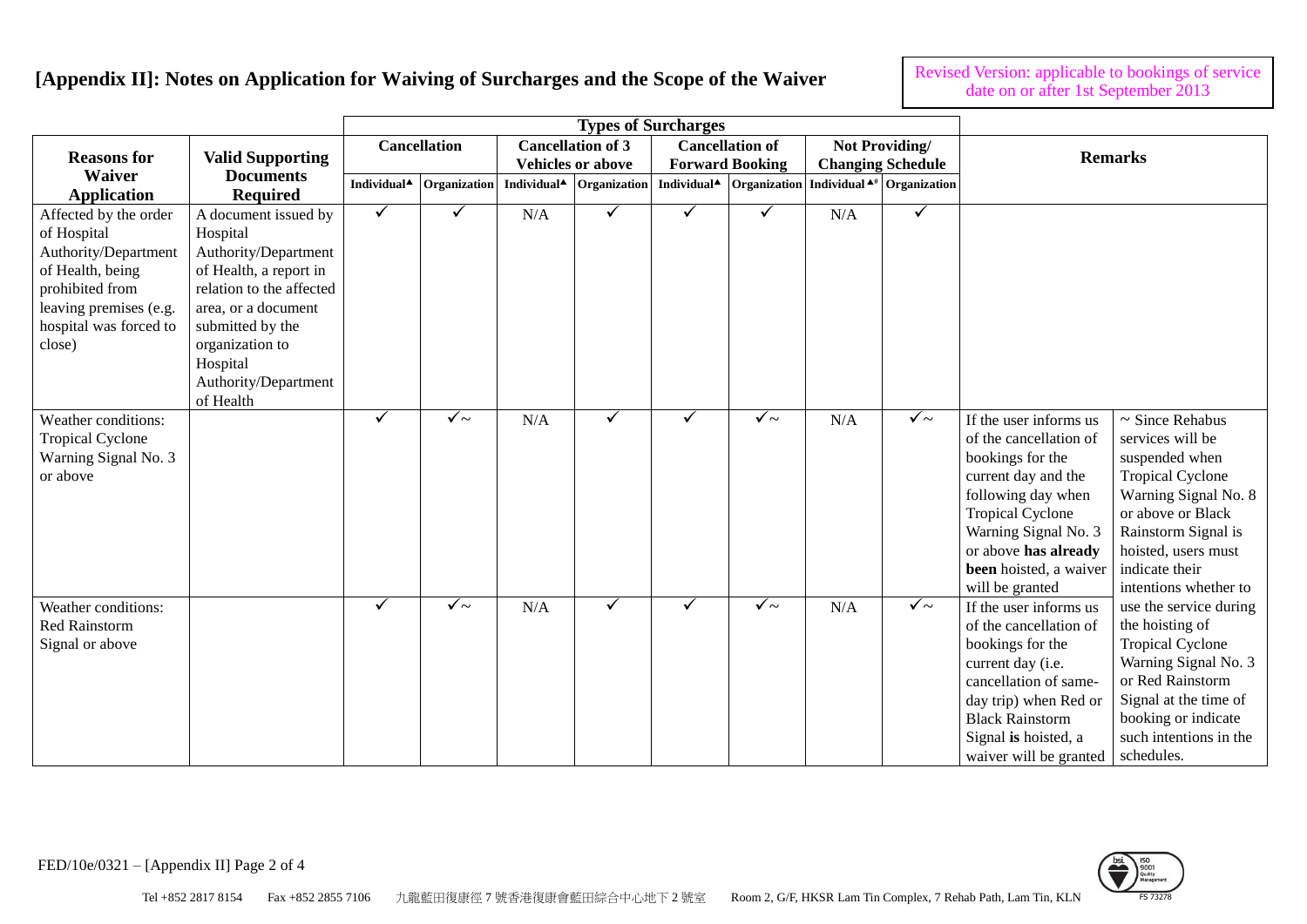Revised Version: applicable to bookings of service date on or after 1st September 2013

| <b>Reasons for Waiver</b>                                                                                                                                                                                                 | <b>Valid Supporting</b><br><b>Documents</b><br><b>Required</b>                                                                                                                               |                                           | <b>Cancellation</b> | <b>Cancellation of 3</b><br><b>Vehicles or above</b> |                                                        |                                           | <b>Cancellation of</b><br><b>Forward Booking</b> | Not Providing/<br><b>Changing Schedule</b>         |                                                  | <b>Remarks</b>                                                                                                                                                                                                                                                                                                                                                                                                     |                                                                                                          |
|---------------------------------------------------------------------------------------------------------------------------------------------------------------------------------------------------------------------------|----------------------------------------------------------------------------------------------------------------------------------------------------------------------------------------------|-------------------------------------------|---------------------|------------------------------------------------------|--------------------------------------------------------|-------------------------------------------|--------------------------------------------------|----------------------------------------------------|--------------------------------------------------|--------------------------------------------------------------------------------------------------------------------------------------------------------------------------------------------------------------------------------------------------------------------------------------------------------------------------------------------------------------------------------------------------------------------|----------------------------------------------------------------------------------------------------------|
| <b>Application</b>                                                                                                                                                                                                        |                                                                                                                                                                                              | Individual <sup>4</sup>                   | Organization        | Individual <sup>4</sup>                              | Organization                                           | Individual <sup>4</sup>                   |                                                  | Organization Individual <sup>4#</sup> Organization |                                                  |                                                                                                                                                                                                                                                                                                                                                                                                                    |                                                                                                          |
| Weather conditions:<br><b>Strong Monsoon</b><br>Signal/Cold<br>Weather/Very Hot<br>Weather/Thunderstorm<br>Warnings, etc.<br>Damage of the wheelchair Proof of repair of the                                              |                                                                                                                                                                                              | $\boldsymbol{\mathsf{x}}$<br>$\checkmark$ | ×<br>$\checkmark$ ~ |                                                      | $\boldsymbol{\mathsf{x}}$<br>$\boldsymbol{\mathsf{x}}$ | $\boldsymbol{\mathsf{x}}$<br>$\checkmark$ | $\boldsymbol{\mathsf{x}}$<br>$\checkmark$ ~      |                                                    | $\boldsymbol{\mathsf{x}}$<br>$\checkmark$ $\sim$ |                                                                                                                                                                                                                                                                                                                                                                                                                    |                                                                                                          |
| to an extent that it cannot<br>be used                                                                                                                                                                                    | wheelchair *                                                                                                                                                                                 |                                           |                     | N/A                                                  |                                                        |                                           |                                                  | N/A                                                |                                                  | * Since the booking for repair of the<br>wheelchair may take some time and the<br>receipt may not be available on the same<br>date, a proof of repair of the wheelchair<br>dated within 2 weeks will be accepted for a<br>waiver.<br>$\sim$ If an organization user has provided the<br>exact schedule and submitted a proof of<br>repair provided by the specified user of the<br>trip, a waiver will be granted. |                                                                                                          |
| Cancellation or<br>postponement of the<br>activity due to the<br>absence of the key<br>person of the activity<br>(including<br>trainer/attending<br>doctor/attending<br>therapist/speaker) caused<br>by unexpected events | A letter issued by<br>the key person of<br>the activity (e.g.<br>registered Chinese<br>medicine<br>practitioner/<br>registered doctor/<br>trainer/therapist/<br>speaker, etc.) as a<br>proof | ✓                                         |                     | N/A                                                  | ✓                                                      |                                           |                                                  | N/A                                                | ✓                                                | If the cancellation is caused<br>by the change of medical<br>appointment date by the<br>hospital/doctor, the user may<br>send us the notice of change<br>of appointment date obtained<br>from the hospital as a proof<br>and a waiver will be granted<br>accordingly.                                                                                                                                              | Letters<br>issued by<br>individual or<br>organization<br>users<br>themselves<br>will not be<br>accepted. |



FED/10e/0321 – [Appendix II] Page 3 of 4